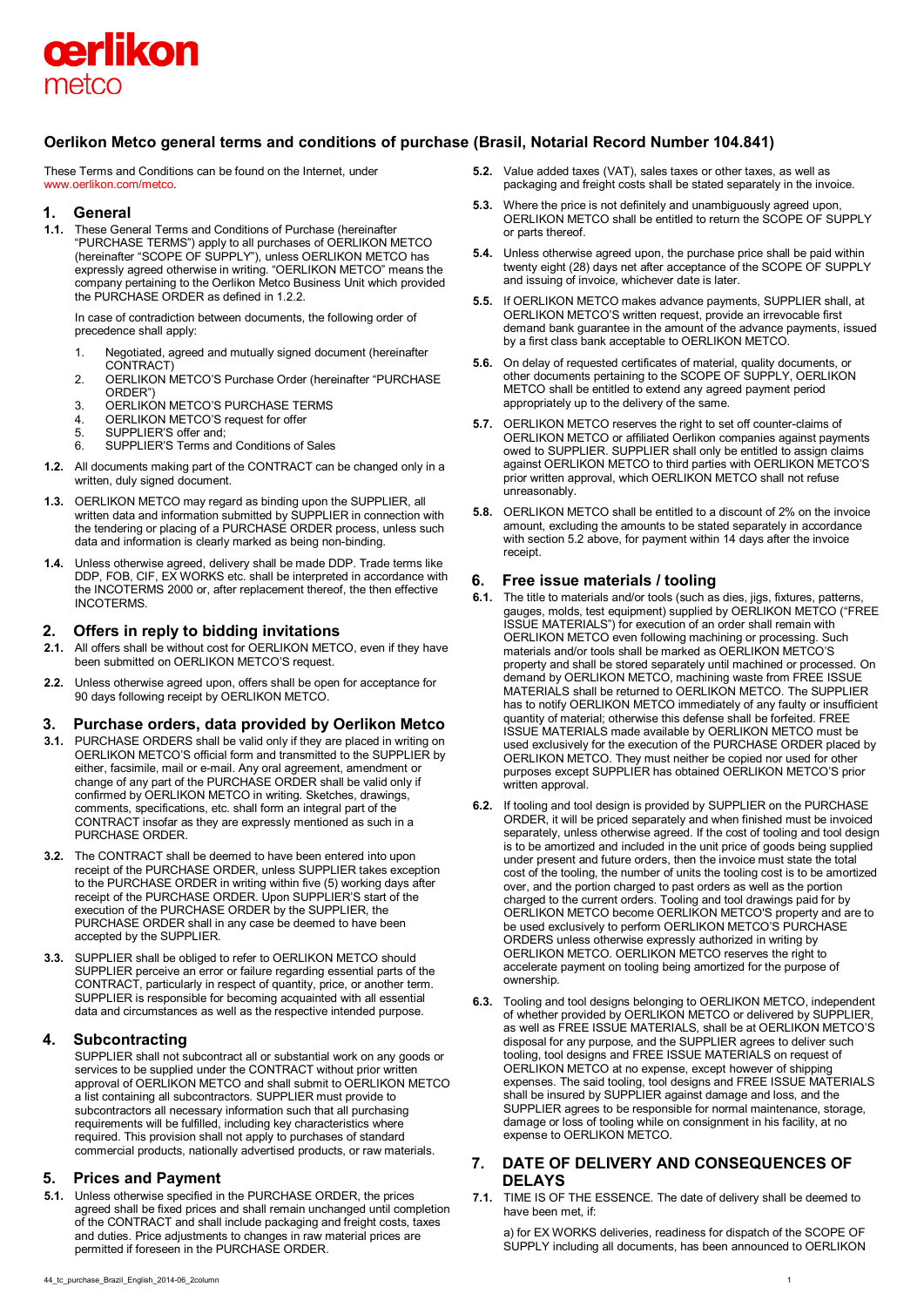

METCO (department responsible for the CONTRACT) before expiry of the delivery date;

b) in all other cases, the SCOPE OF SUPPLY, including all documents, has arrived at the place of destination and/or the performance of the services has been accepted before expiry of the delivery date.

- **7.2** Foreseeable delays in delivery shall be notified immediately, stating the reasons and the expected duration of the delay, regardless of whether the whole or part of the SCOPE OF SUPPLY is concerned.
- **7.3** In cases of delayed delivery, OERLIKON METCO shall be entitled to pursue all claims provided by law, irrespective of whether the SUPPLIER has notified the delay or a penalty has been agreed upon.
- **7.4** Subject to section 7.3 above, if a fixed date has been agreed upon for the execution of the SCOPE OF SUPPLY, and if this date will not be observed due to reasons attributable to SUPPLIER or its subcontractors, OERLIKON METCO reserves the right to (i) either terminate the CONTRACT and to ask for the reimbursement of all up-front and down payments made, after having given SUPPLIER a last opportunity to fulfill its obligations, or (ii) ask the SUPPLIER to hand over the commenced work against payment of the value which this work has for OERLIKON **METCO**
- **7.5** If the delivery date has not been met, and provided OERLIKON METCO does not exercise its rights described in section 7.4 above, SUPPLIER shall pay a penalty for the delay in addition to the damages caused by the delay. This penalty shall amount to one and a half percent (1.5 %) per full week of the purchase price for the entire SCOPE OF SUPPLY. The aggregate penalty for delay shall not exceed nine percent (9%) of the entire purchase price. Penalties paid shall be deducted from actual damages claimed by OERLIKON METCO.
- **7.6** SUPPLIER shall not be entitled to use the non-arrival of essential documents, FREE ISSUE MATERIALS or other objects to be supplied by OERLIKON METCO as a defense, unless the same had been demanded in good time from OERLIKON METCO, or, if dates of delivery had been agreed, a reminder had been sent in due time to OERLIKON METCO.

## **8. Packaging, shipment**

- **8.1.** Unless otherwise agreed upon, the SCOPE OF SUPPLY shall be shipped DDP to the place of destination. SUPPLIER shall be liable for suitable and appropriate packaging, protecting the goods against damage and corrosion during shipment, and, where applicable, any subsequent short term storage (i.e. up to a maximum of 60 days). Where special packaging is agreed, OERLIKON METCO'S instructions have to be observed. SUPPLIER shall be liable for damages due to improper packaging and/or failure to conform to OERLIKON METCO'S instructions.
- **8.2.** OERLIKON METCO reserves the right to return packaging material against credit of the amount charged to OERLIKON METCO. The cost of return shipment shall be for account of OERLIKON METCO.
- **8.3.** Where special care is required during unpacking, SUPPLIER shall notify OERLIKON METCO about the specifics thereof in due course. In particular, a suitable and conspicuous warning shall be attached to the packaging.

# **9. Compliance with applicable laws**

**9.1.** SUPPLIER warrants that it will comply with all applicable laws, statutes, rules, regulations or orders in the performance of the SCOPE OF SUPPLY, and shall provide all documents required for the export from the place of production and import to the place of end-use, such as but not limited to certificates of origin, export licenses, material safety data sheets, etc.

# **10. Delivery / export control**

- **10.1.** Partial deliveries and/or deliveries made prior to the agreed date of delivery shall not be permitted without OERLIKON METCO'S express prior written approval.
- **10.2.** SUPPLIER undertakes to inspect the goods before shipment to ensure that they comply in terms of quality and quantity with the PURCHASE ORDER. Only material which has passed the inspection shall be delivered.
- **10.3.** Each shipment has to include a detailed delivery note containing OERLIKON METCO'S references, confirmation of the herein above mentioned inspection, and in particular **OERLIKON METCO'S purchasing order number**. For shipments to different delivery addresses, OERLIKON METCO requires separate delivery notes.
- **10.4.** Unless otherwise agreed upon, the invoice, in duplicate, and the second document marked as "COPY", has to be sent to OERLIKON METCO by

separate mail. Any costs caused by non-compliance shall be borne by the SUPPLIER.

- **10.5.** All correspondence (letters, delivery notes, invoices etc.) must show OERLIKON METCO'S purchasing order number, order date, article designations with indication of quantities, delivery notes also with indication of gross and net weight. The delivery note must indicate OERLIKON METCO'S delivery address according to the CONTRACT.
- **10.6.** The SUPPLIER hereby represents and warrants that it is, and will remain in compliance with the requirements of all applicable export laws and regulations, including but not limited to the U.S. Export Administration Regulations and International Traffic in Arms Regulations. Such requirements include, but are not limited to obtaining all required authorizations or licenses for the export or re-export of any controlled item, product, article, commodity, software or technology. Without limiting the generality of the foregoing, the SUPPLIER hereby represents and warrants that it has not been, and is not currently, debarred, suspended or otherwise prohibited or restricted from exporting, reexporting, receiving, purchasing, processing or otherwise obtaining any item, product, article, commodity, software or technology regulated by any agency of the United States or any other state. The SUPPLIER agrees to indemnify and hold harmless OERLIKON METCO from any costs, penalties or other losses caused by, or related to, any violation or breach of the warranties contained in this provision.

# **11. Transfer of ownership and risk**

- **11.1.** Transfer of ownership shall take place at the time when the SCOPE OF SUPPLY or parts thereof have been finished. Between transfer of ownership and delivery, SUPPLIER will store the SCOPE OF SUPPLY without costs to OERLIKON METCO and mark them as owned by OERLIKON METCO. Furthermore, SUPPLIER undertakes to store and insure the SCOPE OF SUPPLY as if the ownership would not have been transferred.
- **11.2.** Risk shall pass to OERLIKON METCO at the time of arrival of the delivery at the agreed place of delivery.
- **11.3.** Should the requested shipment documents not be supplied in accordance with the CONTRACT and/or OERLIKON METCO'S instructions, the goods shall be stored at the SUPPLIER'S charge and risk until arrival of the same.

# **12. Termination for convenience, cancellation for default**

#### **12.1 Termination for Convenience**

Work may be terminated under the CONTRACT by OERLIKON METCO at the sole discretion of OERLIKON METCO in whole or in part at any time by written notice. In this case, OERLIKON METCO shall reimburse the SUPPLIER'S actual and non-cancelable expenses, which it necessarily incurred for the appropriate execution of the CONTRACT until the termination, all as determined by generally accepted accounting principles. Such reimbursable expenses shall not include the business profit, fixed overhead, royalties, development cost for serial machines and other similar cost of the SUPPLIER. In consideration of the payment made, SUPPLIER shall deliver or assign to OERLIKON METCO any work in progress, and OERLIKON METCO shall be entitled to use said work in progress at its own discretion.

#### **12.2 Cancellation by Default**

In the event SUPPLIER shall be adjudged bankrupt, make a general assignment for the benefit of its creditors, or if a receiver shall be appointed on account of SUPPLIER'S insolvency, or in the event SUPPLIER is in default of any provisions or requirements under the CONTRACT, OERLIKON METCO may, by written notice to SUPPLIER, without prejudice to any other rights or remedies which OERLIKON METCO may have under the CONTRACT, cancel further performance by SUPPLIER under the PURCHASE ORDER. In the event of such cancellation, OERLIKON METCO may complete the performance of the PURCHASE ORDER by such means as OERLIKON METCO selects, and SUPPLIER shall be responsible for any additional costs incurred by OERLIKON METCO in so doing, SUPPLIER shall deliver or assign to OERLIKON METCO any work in progress as OERLIKON METCO may request and shall grant OERLIKON METCO the right to use or have used all SUPPLIER documentation required for the completion of the SCOPE OF SUPPLY. Any amounts due to SUPPLIER for goods and services completed by SUPPLIER in full compliance with the terms of the CONTRACT prior to such termination shall be subject to set off of OERLIKON METCO'S additional costs of completing the PURCHASE ORDER and other damages incurred by OERLIKON METCO as a result of SUPPLIER'S default.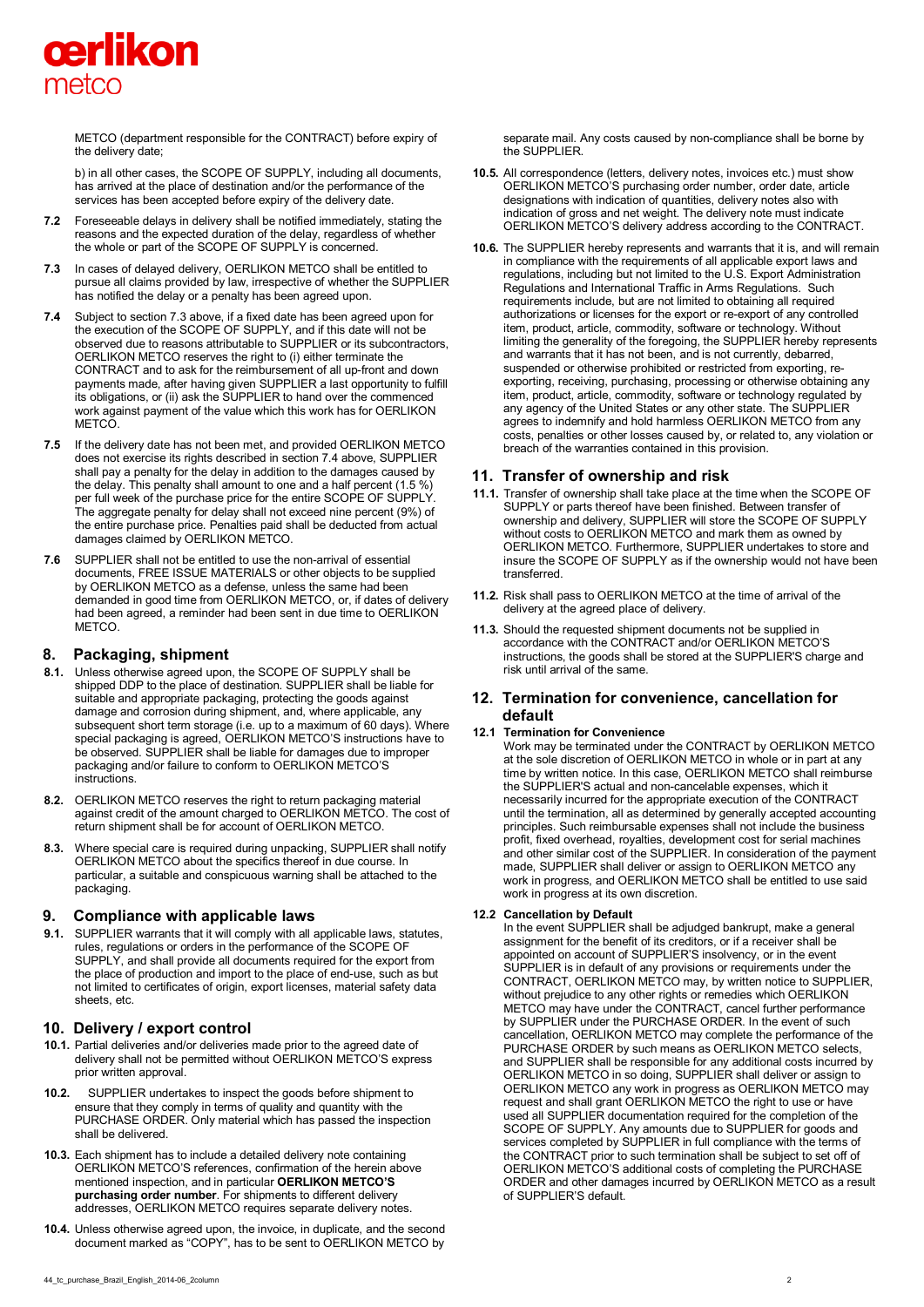

# **13. Inspection, drawings, test certificates, operating instructions, spare parts**

- **13.1.** OERLIKON METCO or its representatives shall be entitled, with reasonable notice, to carry out inspections and ongoing examinations of the production, respectively to reject faulty parts during manufacturing. Inspections or examinations shall not relieve SUPPLIER from its exclusive responsibility for the whole SCOPE OF SUPPLY. During the execution of the CONTRACT, SUPPLIER shall allow free access to the manufacturing plants as well as to those of its subcontractors during reasonable business hours.
- **13.2.** OERLIKON METCO'S approval of final construction drawings shall not relieve SUPPLIER of its responsibility for the SCOPE OF SUPPLY.
- **13.3.** Final construction drawings, test certificates, maintenance and operating instructions and spare parts' lists required for the proper maintenance of the SCOPE OF SUPPLY shall be handed over to OERLIKON METCO in the quantities and languages requested together with the delivery at the latest.
- **13.4.** SUPPLIER undertakes to deliver to OERLIKON METCO spare parts related to the SCOPE OF SUPPLY, at OERLIKON METCO'S request, within ten (10) years after acceptance as described in Article 14 hereof.

## **14. Acceptance, warranty and guarantees**

- **14.1.** Unless otherwise agreed upon in writing, acceptance shall take place after delivery at the place of destination or after placing into operation, whichever occurs later. Payment for work in whole or part will not constitute acceptance.
- **14.2.** SUPPLIER expressly warrants that the entire SCOPE OF SUPPLY covered by the CONTRACT will conform to the specifications, drawings, samples, performance guarantees, or any kind of description furnished by or specified by OERLIKON METCO, and will be merchantable of good material and workmanship and free from defects. SUPPLIER expressly warrants that the material covered by the CONTRACT will be fit and sufficient for the purpose specified. If certificates, test reports or similar documents form part of the agreed SCOPE OF SUPPLY, the data contained therein shall be deemed as warranted characteristics, even if such certificates etc. originate from subcontractors.
- **14.3.** Unless otherwise agreed upon in writing, SUPPLIER expressly warrants that in executing the CONTRACT, SUPPLIER and the subcontractors have applied the principles of quality assurance according to the relevant ISO or equivalent standards. Quality records have to be safely archived for the period required by the applicable law for the respective goods, however not less than ten (10) years after acceptance as defined in Article 14.1 hereof.
- **14.4.** Should SUPPLIER fail to meet the warranties or guarantees during the warranty and guarantee period, SUPPLIER shall at OERLIKON METCO'S option forthwith remedy the defects on the spot, or have them remedied at SUPPLIER'S costs. Should SUPPLIER fail to remedy defects forthwith or in case of emergency, OERLIKON METCO shall be entitled to remedy the defects itself or cause them to be remedied by a third party, in each case at the SUPPLIER'S charge and risk.
- **14.5.** OERLIKON METCO shall not be obliged to inspect the SCOPE OF SUPPLY or parts thereof immediately. Defects will be notified after detection. SUPPLIER hereby waives the defense of tardy notification.
- **14.6.** Unless otherwise agreed in the CONTRACT, and if the SCOPE OF SUPPLY encompasses erection and/or commissioning services, the warranty and guarantee period shall be 24 months from date of acceptance of the SCOPE OF SUPPLY. In all other cases, the warranty and guarantee period shall extend twelve (12) months from acceptance by OERLIKON METCO or putting into commercial operation of the part(s) or materials provided under the PURCHASE ORDER, whichever occurs later. For repaired or replaced goods, the warranty and guarantee period shall start anew from the date at which they are put into operation.

Goods produced by other materials than those specified, or by defective materials, shall be replaced by SUPPLIER free of charge within five (5) years from delivery.

- **14.7.** Where substitute delivery is made, the items originally delivered to OERLIKON METCO shall be left with OERLIKON METCO for use free of charge until impeccable substitute delivery is ready for operation to OERLIKON METCO. The same shall apply in case of whole or partial termination of the contract due to faulty supply.
- **14.8.** In the event of disputes on quality parameters, an expert opinion will be obtained. Unless otherwise agreed upon in writing, the opinion of the Instituto Nacional de Metrologia, Normalização e Qualidade Industrial (INMETRO) will be requested. The parties undertake to accept the findings of the agreed expert or the INMETRO as the case may be. The costs of the expert opinion will be borne by the party at fault.

**14.9.** SUPPLIER will defend and indemnify OERLIKON METCO and its directors, officers, and employees, and the successors and assignees, and OERLIKON METCO'S customers (OERLIKON METCO and each of the aforementioned persons and/or companies referred to as "OERLIKON METCO Indemnitee"), and hold each OERLIKON METCO Indemnitee harmless from and against any and all liabilities, damages, settlements, penalties, fines, costs or expenses (including, without limitation, reasonable attorneys' fees and other expenses of litigation) arising out of any claim, complaint, suit, proceeding or cause of action brought against a OERLIKON METCO Indemnitee by a third party alleging damage, personal injury, death or otherwise, arising from or occurring as a result of (I) Product defects, (ii) any breach by SUPPLIER of its representations and warranties and obligations under this Agreement, (iii) the negligent, fraudulent or wilful acts, omission or misrepresentations of SUPPLIER, or (iv) SUPPLIER'S violation of any applicable law in the performance of its obligations under the CONTRACT.

# **15. Work carried out in Oerlikon Metco's works or at site**

If work is carried out in OERLIKON METCO'S or its customer's works, or on construction or erection sites, these PURCHASE TERMS shall be supplemented by OERLIKON METCO'S or its customer's safety instructions and rules for external companies. SUPPLIER shall request them and acknowledge receipt in writing. Furthermore, SUPPLIER shall instruct its employees, consultants, etc. to comply with such instructions and rules.

# **16. Intellectual property and secrecy**

- **16.1.** OERLIKON METCO retains all intellectual property rights on all documents, such as drawings, sketches, calculations, models, etc., which OERLIKON METCO hands over to SUPPLIER before or after the conclusion of the CONTRACT. SUPPLIER will use these documents for the exclusive purpose of executing the CONTRACT. Without OERLIKON METCO'S prior written approval, SUPPLIER shall **NOT** be entitled to manufacture products based on these documents for third parties, or to copy such documents, or to make them known in whatever way to third parties, which are not directly involved in the execution of the CONTRACT or parts thereof. On demand, all documents, together with all copies or reproductions thereof, shall immediately be handed over to OERLIKON METCO. After completion of the delivery, or should the SCOPE OF SUPPLY not be delivered, SUPPLIER shall immediately return all documents to OERLIKON METCO without OERLIKON METCO'S request. SUPPLIER however shall be entitled to retain one copy for legally or contractually required archiving purposes.
- **16.2.** SUPPLIER warrants that the SCOPE OF SUPPLY and any component part thereof shall not infringe any intellectual property rights of third parties. In the event of any infringement relating to the SCOPE OF SUPPLY, OERLIKON METCO may, in its sole discretion, ask SUPPLIER to procure the right to use the equipment without impairing its suitability, or modify or replace it to make the use by OERLIKON METCO or its customer non-infringing.
- **16.3.** SUPPLIER undertakes to provide OERLIKON METCO all documents and information produced in connection with the SCOPE OF SUPPLY. OERLIKON METCO shall have an unrestricted right to use said documents for the purposes of operation, maintenance, repair, training and enlargement of the SCOPE OF SUPPLY.
- **16.4.** OERLIKON METCO and/or its customer shall not be mentioned in any publications for advertising purposes without OERLIKON METCO'S prior written approval.

# **17. Force Majeure**

- **17.1.** SUPPLIER shall not be liable for any non-performance, loss, damage, or delay due to war, riots, fire, flood, strikes or labor difficulty, governmental actions, acts of God, acts of OERLIKON METCO or its customer, delays in transportation, or other causes beyond the reasonable control of SUPPLIER. In the event of delay in performance due to any such cause, the date of delivery or time for completion will be extended to reflect the length of time lost by reason of such delay. If the grounds for Force Majeure continue for more than two (2) months, either OERLIKON METCO or SUPPLIER may terminate the CONTRACT upon seven (7) days written notice to the other party.
- **17.2.** SUPPLIER shall be entitled to be compensated in case of termination, for the work done prior to termination and the expenses for noncancelable procurements. OERLIKON METCO shall be entitled to receive all work results for which it has paid.

## **18. Miscellaneous**

**18.1 Applicable Laws and Jurisdiction**